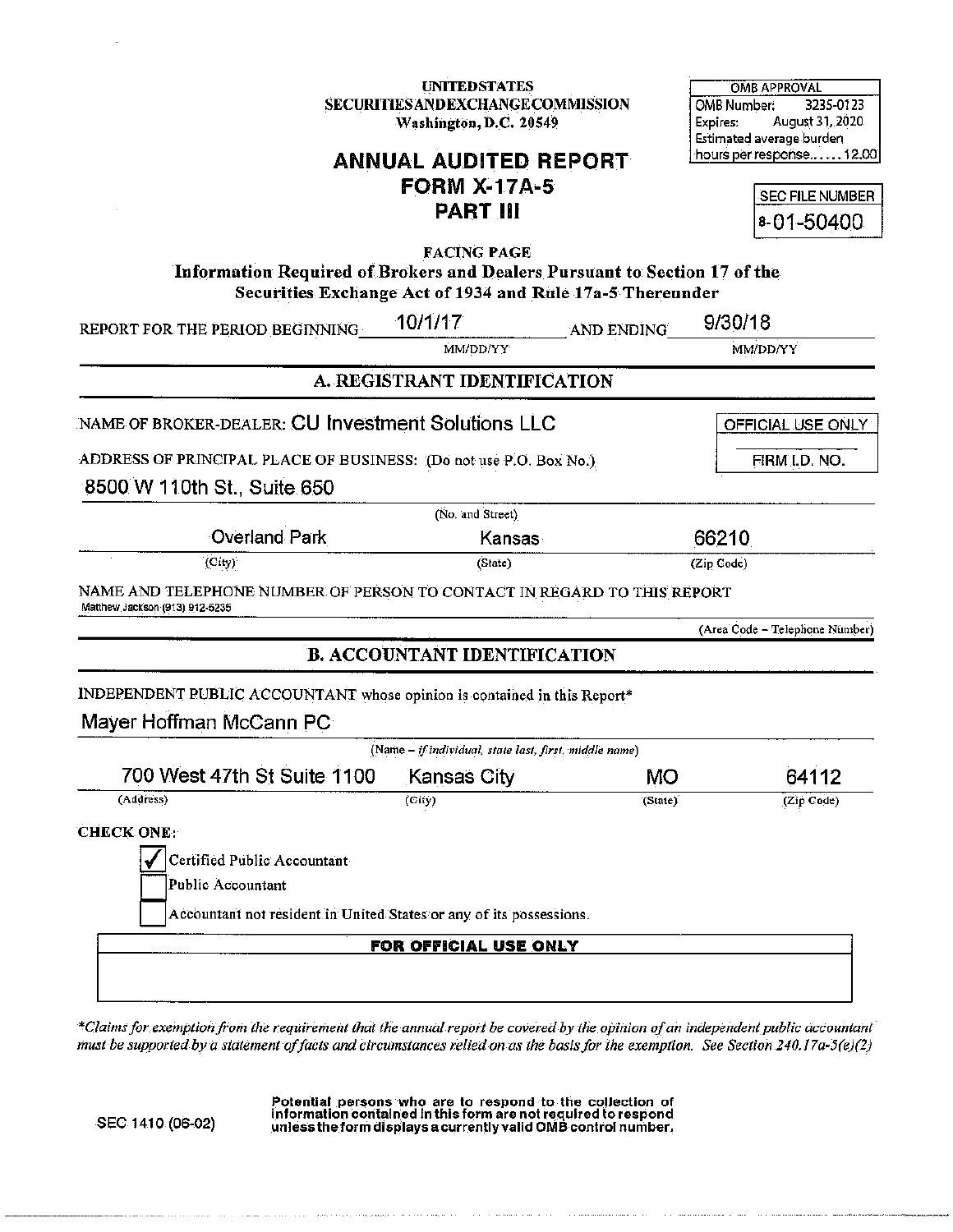#### OATH OR AFFIRMATION

| I. Matthew Jackson                                                                                                                                                                                               |                                                                               | , swear (or affirm) that, to the best of |
|------------------------------------------------------------------------------------------------------------------------------------------------------------------------------------------------------------------|-------------------------------------------------------------------------------|------------------------------------------|
| my knowledge and belief the accompanying financial statement and supporting schedules pertaining to the firm of<br>CU Investment Solutions LLC                                                                   |                                                                               | , 45                                     |
| of September 30                                                                                                                                                                                                  | 20 <sup>18</sup> ____, are true and correct. I further swear (or affirm) that |                                          |
| neither the company nor any partner, proprietor, principal officer or director has any proprietary interest in any account<br>classified solely as that of a customer, except as follows:                        |                                                                               |                                          |
| JENNIFER L. HOGAN<br>NOTARY PUBLIC<br>STATE OF KANSAS                                                                                                                                                            | <u>Mith</u><br>Signature<br>CEO                                               |                                          |
| My Appt. Exp. 4/18/19                                                                                                                                                                                            | Title                                                                         |                                          |
|                                                                                                                                                                                                                  |                                                                               |                                          |
|                                                                                                                                                                                                                  |                                                                               |                                          |
| Notary Public                                                                                                                                                                                                    |                                                                               |                                          |
| This report ** contains (check all applicable boxes):                                                                                                                                                            |                                                                               |                                          |
| М<br>(a) Facing Page.                                                                                                                                                                                            |                                                                               |                                          |
| (b) Statement of Financial Condition.<br>IV.                                                                                                                                                                     |                                                                               |                                          |
| (c) Statement of Income (Loss).<br>(d) Statement of Changes in Financial Condition.                                                                                                                              |                                                                               |                                          |
| (e) Statement of Changes in Stockholders' Equity or Partners' or Sole Proprietors' Capital.                                                                                                                      |                                                                               |                                          |
| (f) Statement of Changes in Liabilities Subordinated to Claims of Creditors.                                                                                                                                     |                                                                               |                                          |
| (g) Computation of Net Capital.<br>☑                                                                                                                                                                             |                                                                               |                                          |
| (h) Computation for Determination of Reserve Requirements Pursuant to Rule 15c3-3.                                                                                                                               |                                                                               |                                          |
| (i) Information Relating to the Possession or Control Requirements Under Rule 15c3-3.                                                                                                                            |                                                                               |                                          |
| A Reconciliation, including appropriate explanation of the Computation of Net Capital Under Rule 15c3-1 and the<br>(i)<br>⊽                                                                                      |                                                                               |                                          |
| Computation for Determination of the Reserve Requirements Under Exhibit A of Rule 15c3-3.<br>(k) A Reconciliation between the audited and unaudited Statements of Financial Condition with respect to methods of |                                                                               |                                          |
| consolidation.                                                                                                                                                                                                   |                                                                               |                                          |
| (1) An Oath or Affirmation.                                                                                                                                                                                      |                                                                               |                                          |
| (m) A copy of the SIPC Supplemental Report.                                                                                                                                                                      |                                                                               |                                          |
| (n) A report describing any material inadequacies found to exist or found to have existed since the date of the previous audit.                                                                                  |                                                                               |                                          |

\*\* For conditions of confidential treatment of certain portions of this filing, see section 240.17a-5(e)(3).

and the component of the contract of the contract of the component of the contract of the component of the component

 $\bar{z}$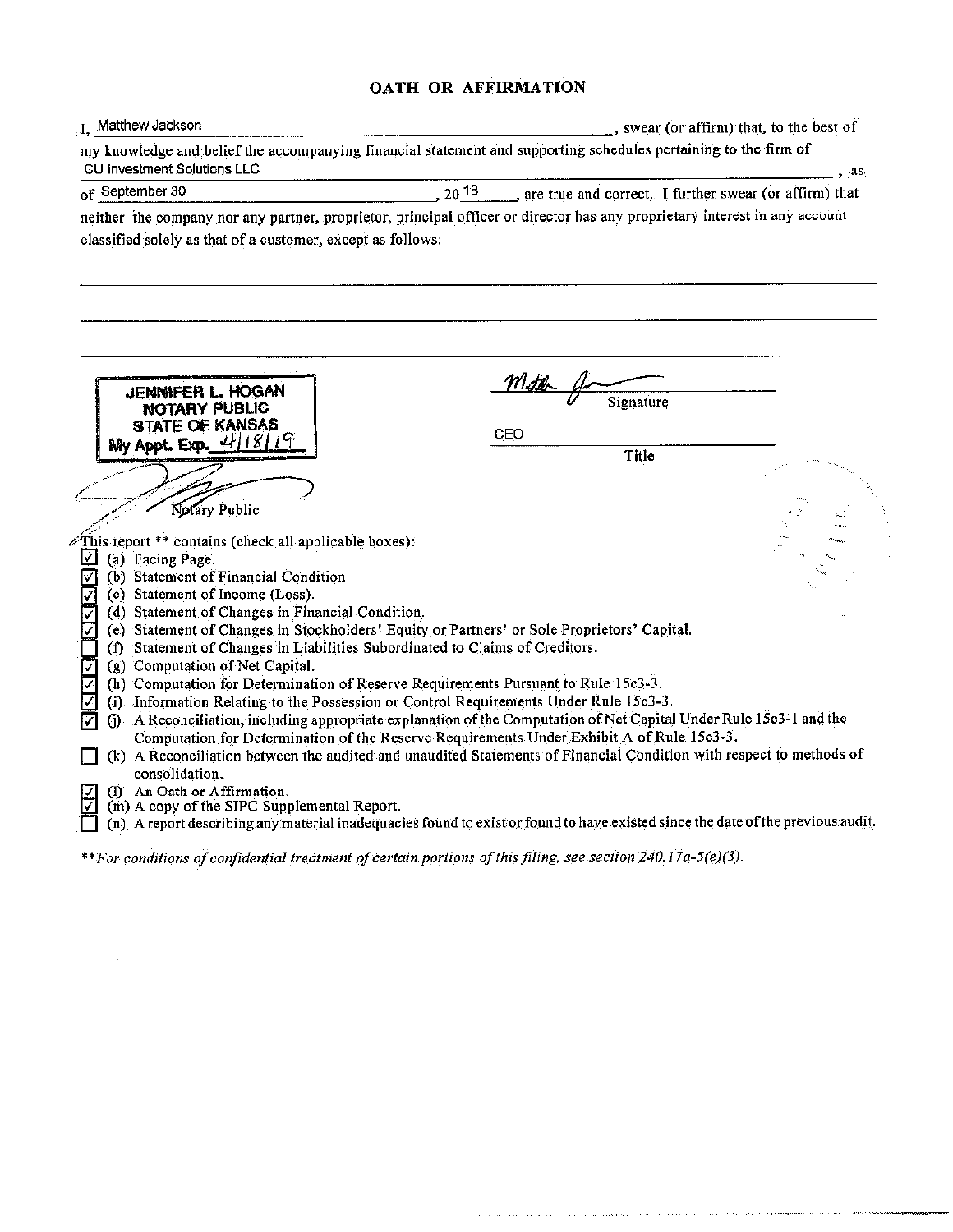# CU Investment Solutions LLC

Confidential Pursuant to Rule 17a-5 (c)(3)

Financial Statements For the Years Ended September 30, 2018 and 2017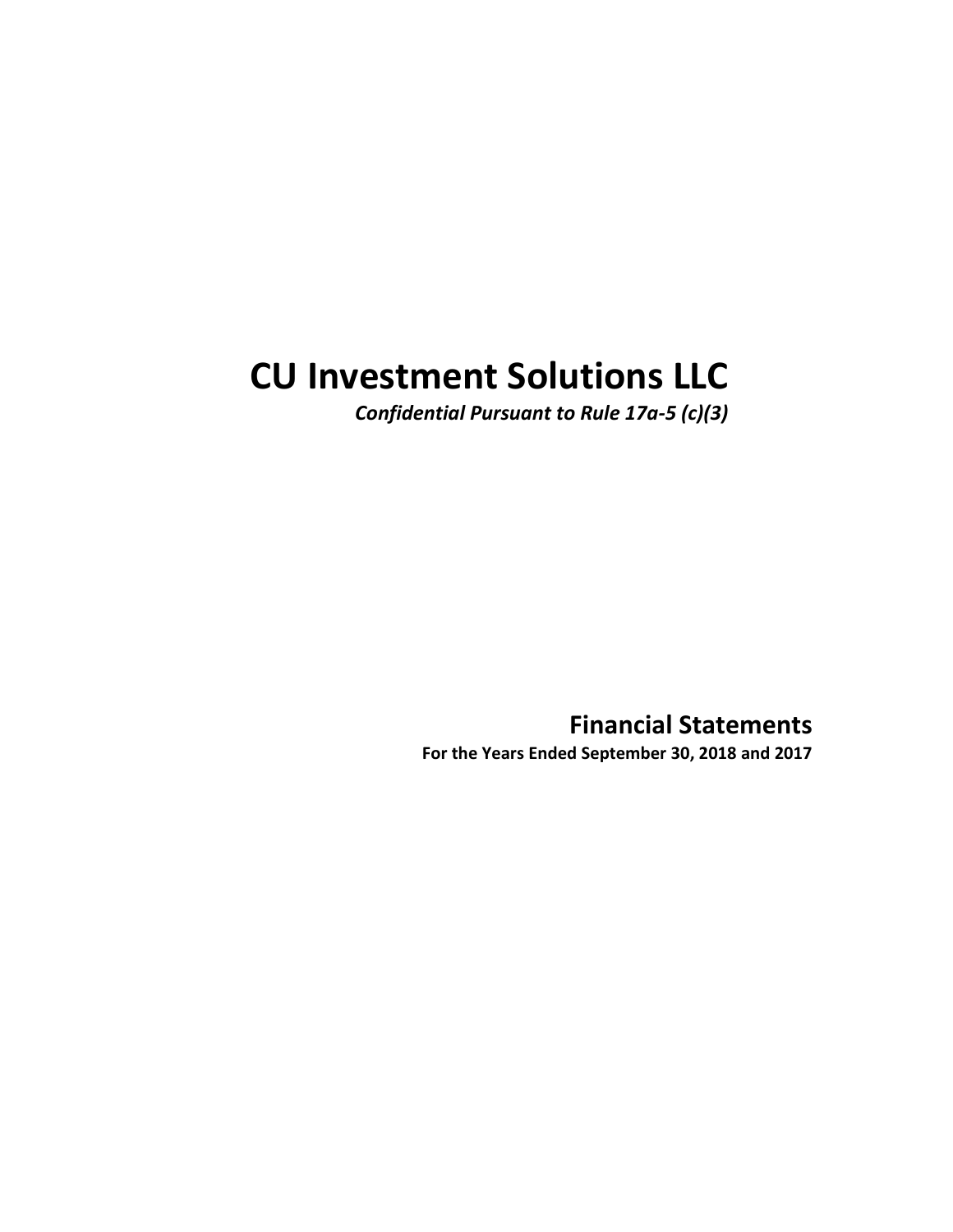#### **CU Investment Solutions LLC Table of Contents**

| Report of Independent Registered Public Accounting Firm                                                                                        | $3-4$    |
|------------------------------------------------------------------------------------------------------------------------------------------------|----------|
| <b>Financial Statements</b>                                                                                                                    |          |
| <b>Statements of Financial Condition</b>                                                                                                       | 5.       |
| <b>Statements of Operations</b>                                                                                                                | 6        |
| Statements of Changes in Members' Equity                                                                                                       | 7        |
| <b>Statements of Cash Flows</b>                                                                                                                | 8        |
| <b>Notes to Financial Statements</b>                                                                                                           | $9 - 16$ |
| <b>Supplementary Information</b><br>Schedule I, Computation of Net Capital<br>Under Rule 15c 3-1 and Statement Pursuant to<br>Rule 17a-5(d)(4) | 18-19    |
| Schedule II, Computation for Determination of<br>Reserve Requirements Under Rule 15c 3-3 of the<br>Securities and Exchange Commission          | 20       |
| Schedule III, Information Relating to Possession or<br>Control Requirements Under Rule 15c 3-3 of the<br>Securities and Exchange Commission    | 21       |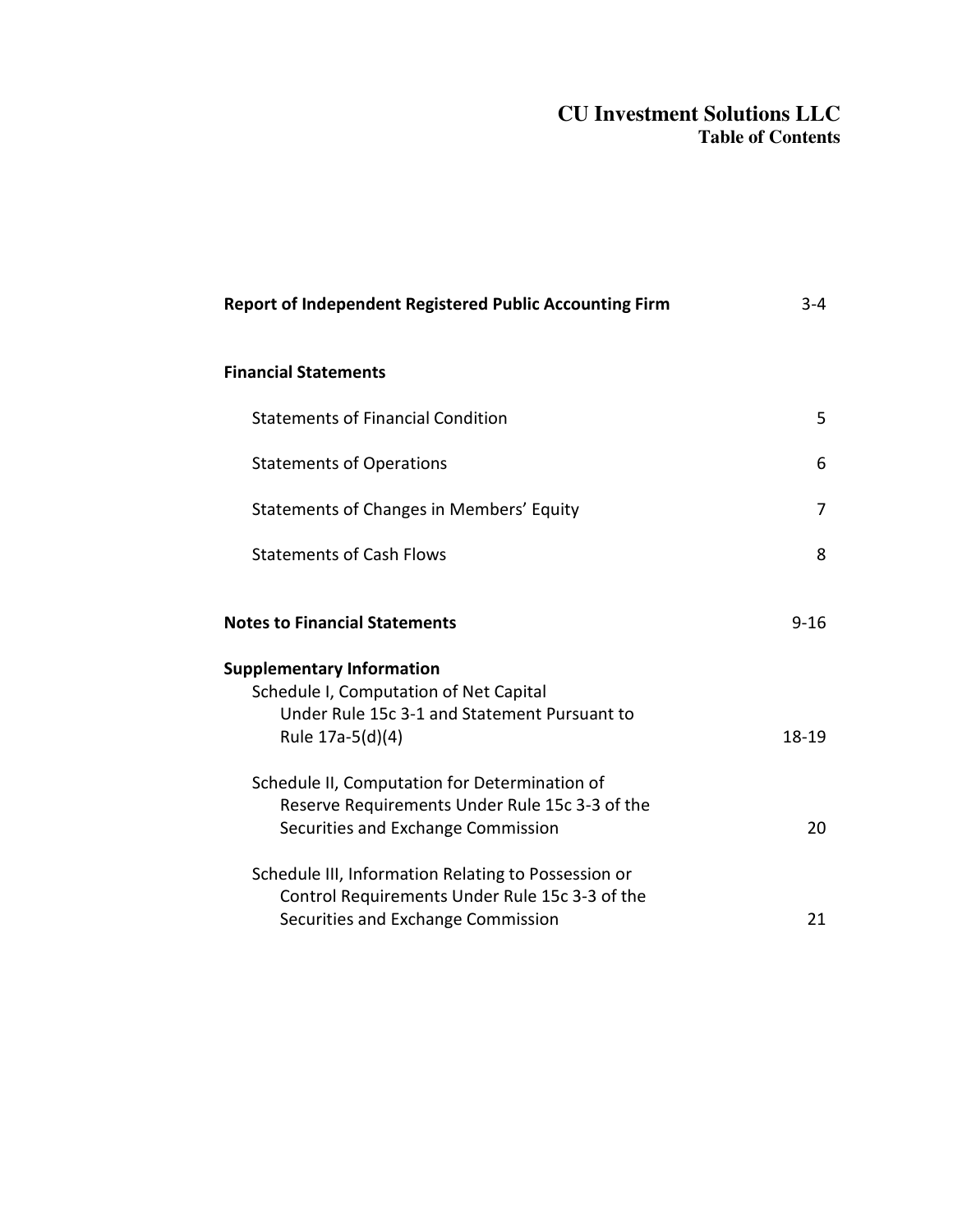

#### **Report of Independent Registered Public Accounting Firm**

To the Board of Managers CU Investment Solutions, LLC

#### **Opinion on the Financial Statements**

We have audited the accompanying statements of financial condition of CU Investment Solutions, LLC (Company) as of September 30, 2018 and 2017, the related statements of operations, changes in members' equity, and cash flows for the years then ended, and the related notes (collectively referred to as the *"*financial statements"). In our opinion, the financial statements present fairly, in all material respects, the financial position of the Company as of September 30, 2018 and 2017, and the results of its operations and its cash flows for the years then ended, in conformity with accounting principles generally accepted in the United States of America.

#### **Basis for Opinion**

These financial statements are the responsibility of the Company's management. Our responsibility is to express an opinion on these financial statements based on our audits. We are a public accounting firm registered with the Public Company Accounting Oversight Board (United States) ("PCAOB") and are required to be independent with respect to the Company in accordance with the U.S. federal securities laws and the applicable rules and regulations of the Securities and Exchange Commission and the PCAOB.

We conducted our audits in accordance with the standards of the PCAOB. Those standards require that we plan and perform our audits to obtain reasonable assurance about whether the financial statements are free of material misstatement, whether due to error or fraud. CU Investment Solutions, LLC is not required to have, nor were we engaged to perform, an audit of its internal control over financial reporting. As part of our audits we are required to obtain an understanding of internal control over financial reporting but not for the purpose of expressing an opinion on the effectiveness of the entity's internal control over financial reporting. Accordingly, we express no such opinion.

Our audits included performing procedures to assess the risks of material misstatement of the financial statements, whether due to error or fraud, and performing procedures that respond to those risks. Such procedures included examining, on a test basis, evidence regarding the amounts and disclosures in the financial statements. Our audits also included evaluating the accounting principles used and significant estimates made by management, as well as evaluating the overall presentation of the financial statements. We believe that our audits provide a reasonable basis for our opinion.

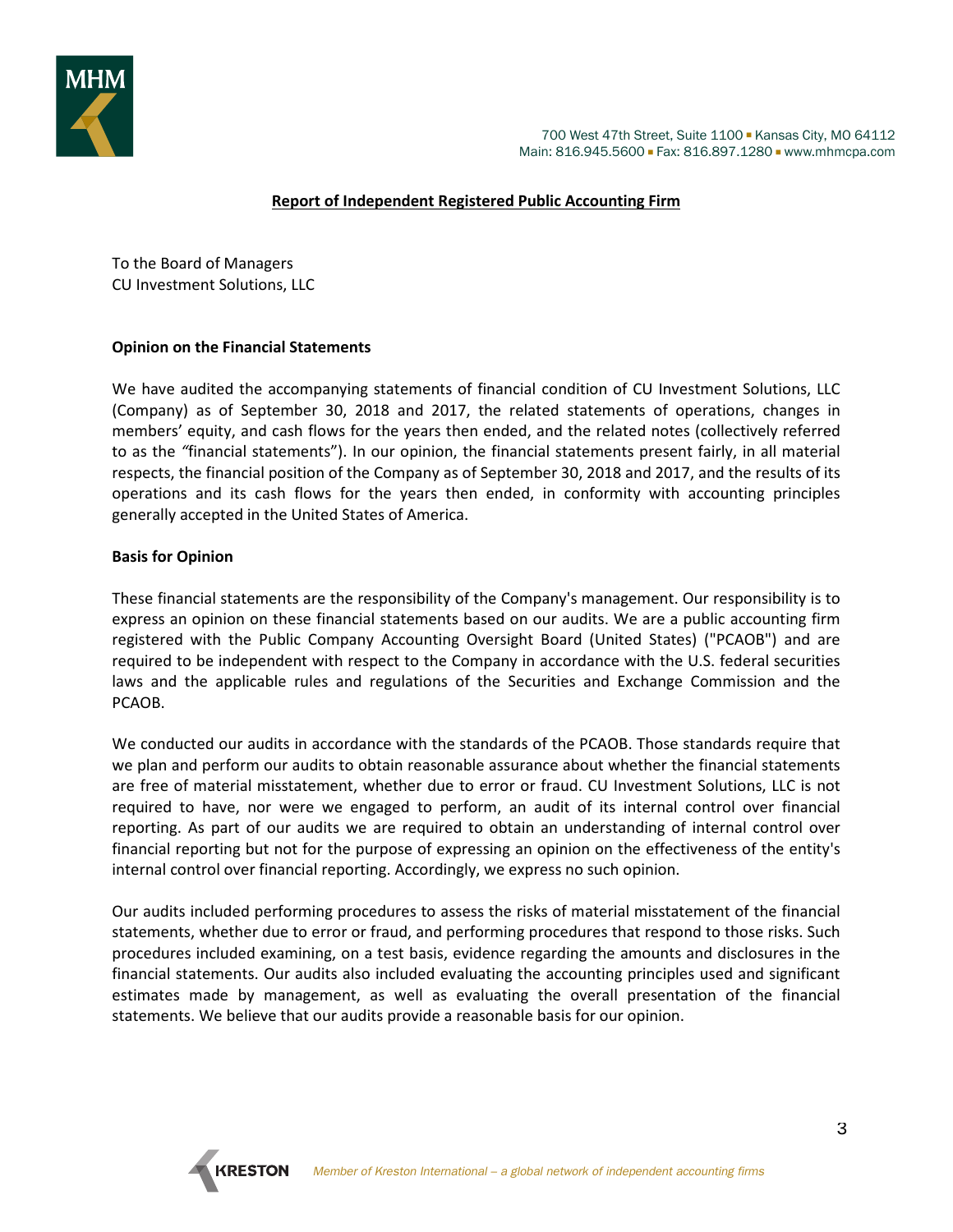#### **Supplemental Information**

The computation of net capital under rule 15c3-1 and statement pursuant to rule 17a-5(d)(4), computation for determination of reserve requirements under rule 15c 3-3 of the Securities and Exchange Commission (SEC) and information relating to possession or control requirements under rule 15c 3-3 of the SEC ( together "supplemental information") has been subjected to audit procedures performed in conjunction with the audit of CU Investment Solutions, LLC financial statements. The supplemental information is the responsibility of CU Investment Solutions, LLC's management. Our audit procedures included determining whether the supplemental information reconciles to the financial statements or the underlying accounting and other records, as applicable, and performing procedures to test the completeness and accuracy of the information presented in the supplemental information. In forming our opinion on the supplemental information, we evaluated whether the supplemental information, including its form and content, is presented in conformity with 17 C.F.R. § 240.17a-5. In our opinion, the supplemental information is fairly stated, in all material respects, in relation to the financial statements as a whole.

Mayer Hoffman McCann P.C.

We have served as the Company's auditor since 2010. November 28, 2018 Kansas City, Missouri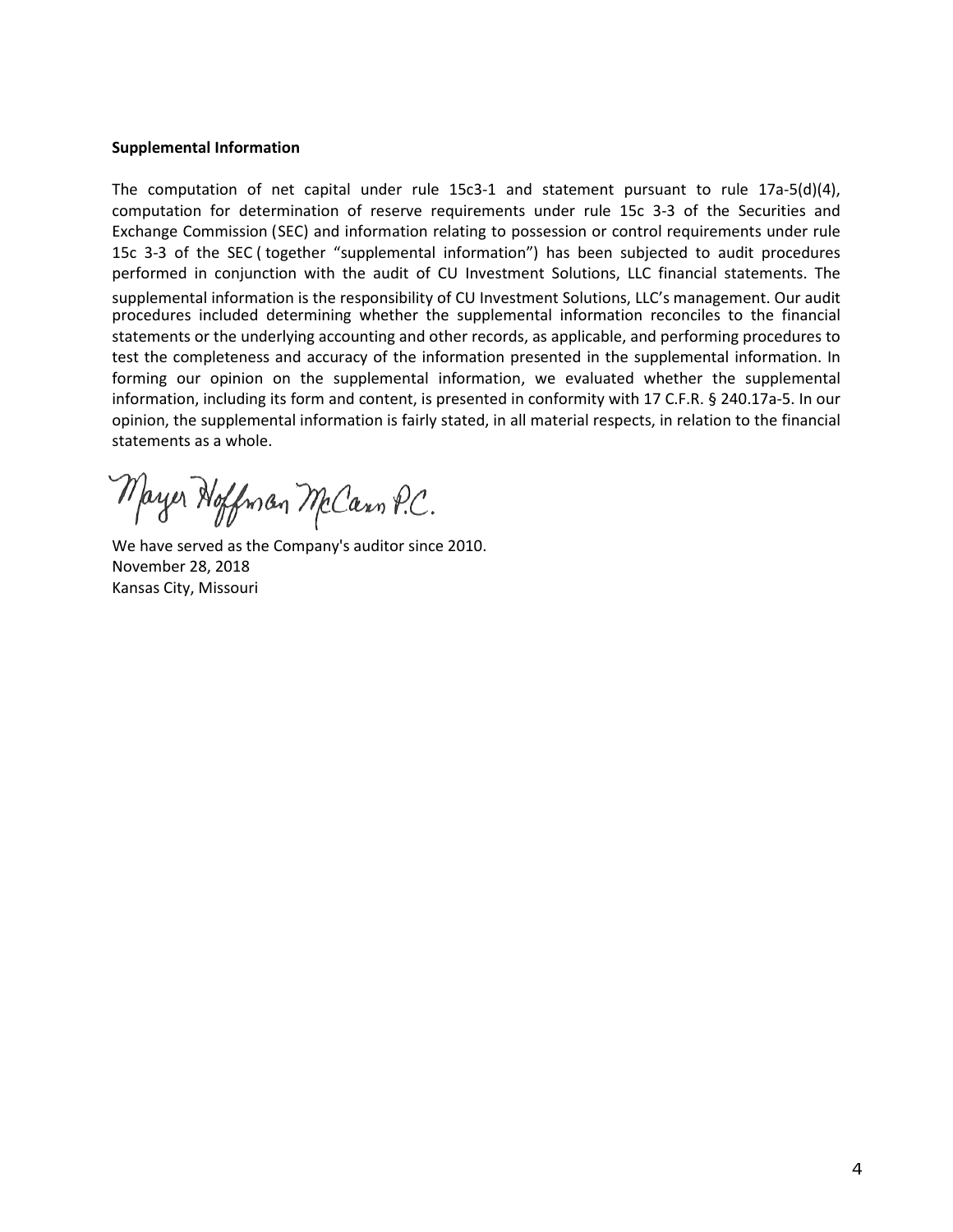# CU Investment Solutions LLC Statements of Financial Condition As of September 30, 2018 and 2017

|                                              | September 30, |           |     |           |
|----------------------------------------------|---------------|-----------|-----|-----------|
|                                              |               | 2018      |     | 2017      |
| <b>Assets</b>                                |               |           |     |           |
| Cash and cash equivalents                    | \$            | 505,491   | \$  | 633,710   |
| Investment securities, at Fair Value         |               | 1,226,256 |     | 1,228,218 |
| Receivables:                                 |               |           |     |           |
| Commissions                                  |               | 8,305     |     | 14,171    |
| Advisory fees                                |               | 8,632     |     | 8,632     |
| Other                                        |               | 3,794     |     | 791       |
| Accrued interest                             |               | 724       |     | 724       |
| <b>Total receivables</b>                     |               | 21,455    |     | 24,318    |
| Other assets                                 |               | 47,471    |     | 42,863    |
| <b>Total Assets</b>                          | \$            | 1,800,672 | -\$ | 1,929,109 |
| <b>Liabilities and Equity</b>                |               |           |     |           |
| Liabilities                                  |               |           |     |           |
| Commissions payable                          | \$            | 52,053    | \$  | 80,481    |
| Deferred revenue                             |               | 375,000   |     |           |
| Accounts payable                             |               | 34,376    |     | 14,296    |
| Accrued expenses                             |               | 218,656   |     | 204,037   |
| <b>Total Liabilities</b>                     |               | 680,085   |     | 298,814   |
| Members' Equity                              |               |           |     |           |
| Members' shares                              |               | 800,000   |     | 800,000   |
| Retained earnings                            |               | 320,586   |     | 830,294   |
| <b>Total Members' Equity</b>                 |               | 1,120,586 |     | 1,630,294 |
| <b>Total Liabilities and Members' Equity</b> | \$            | 1,800,672 | \$  | 1,929,109 |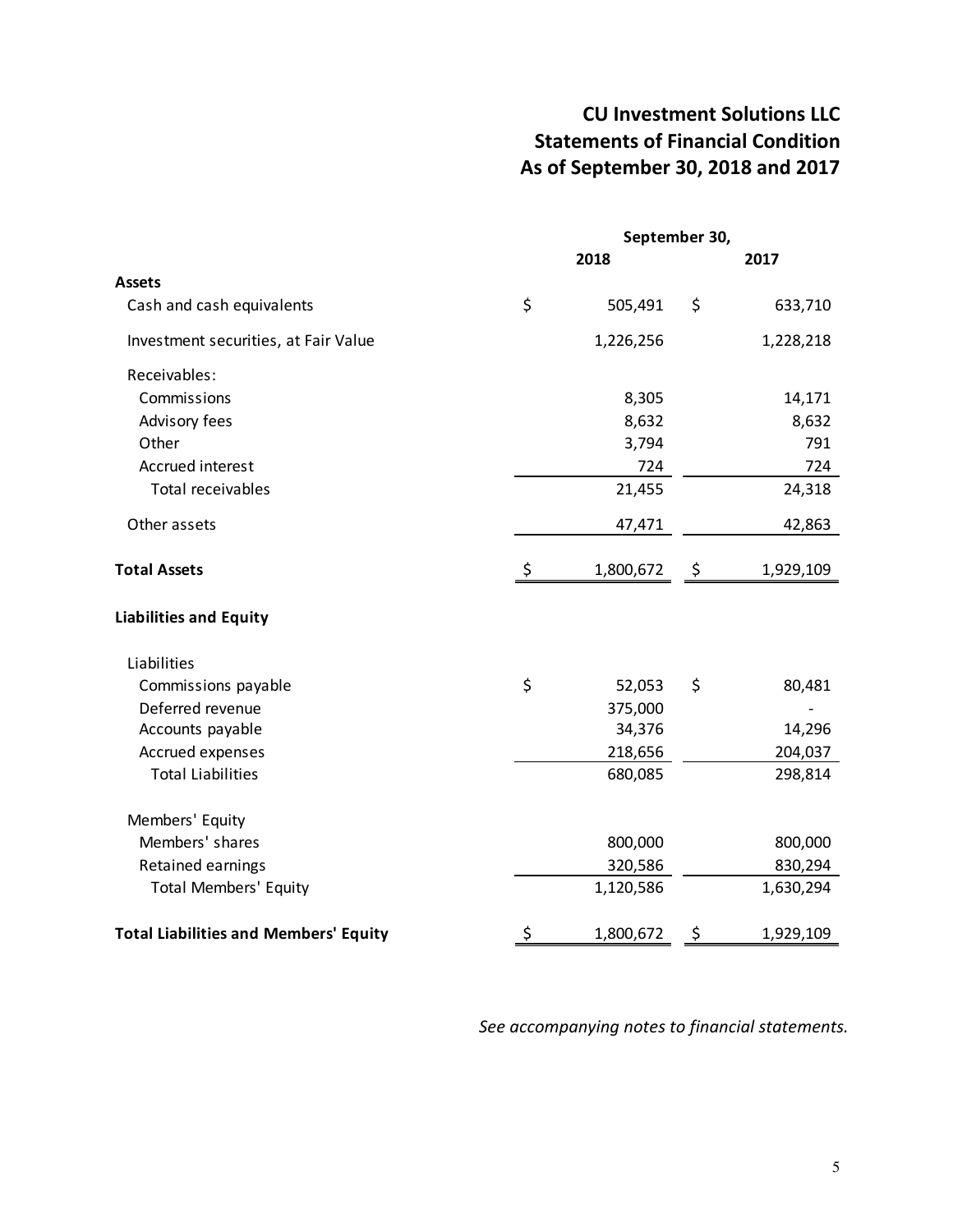# CU Investment Solutions LLC Statements of Operations For the years ended September 30, 2018 and 2017

|                                          | 2018             | 2017             |
|------------------------------------------|------------------|------------------|
| Revenue                                  |                  |                  |
| Commissions - corporate agent program    | \$<br>1,469,993  | \$<br>2,866,832  |
| Commissions - financial product sales    | 512,415          | 464,473          |
| Corporate platform fee                   | 125,000          |                  |
| Advisory and other revenue               | 180,824          | 154,784          |
| Unrealized loss on investment securities | (3, 459)         | (14, 530)        |
| Interest income                          | 17,428           | 18,883           |
| <b>Total Revenue</b>                     | 2,302,201        | 3,490,443        |
|                                          |                  |                  |
| <b>Expenses</b>                          |                  |                  |
| Salaries and benefits                    | 1,100,354        | 1,078,931        |
| Commissions                              | 1,112,257        | 2,066,481        |
| Professional and outside services        | 304,816          | 294,972          |
| Office occupancy and administration      | 93,052           | 93,597           |
| Data processing                          | 60,491           | 63,963           |
| Memberships and registration fees        | 32,932           | 42,182           |
| Travel                                   | 27,450           | 27,350           |
| Insurance and other                      | 80,556           | 69,159           |
| <b>Total Expenses</b>                    | 2,811,909        | 3,736,635        |
| <b>Net Loss</b>                          | \$<br>(509, 708) | \$<br>(246, 192) |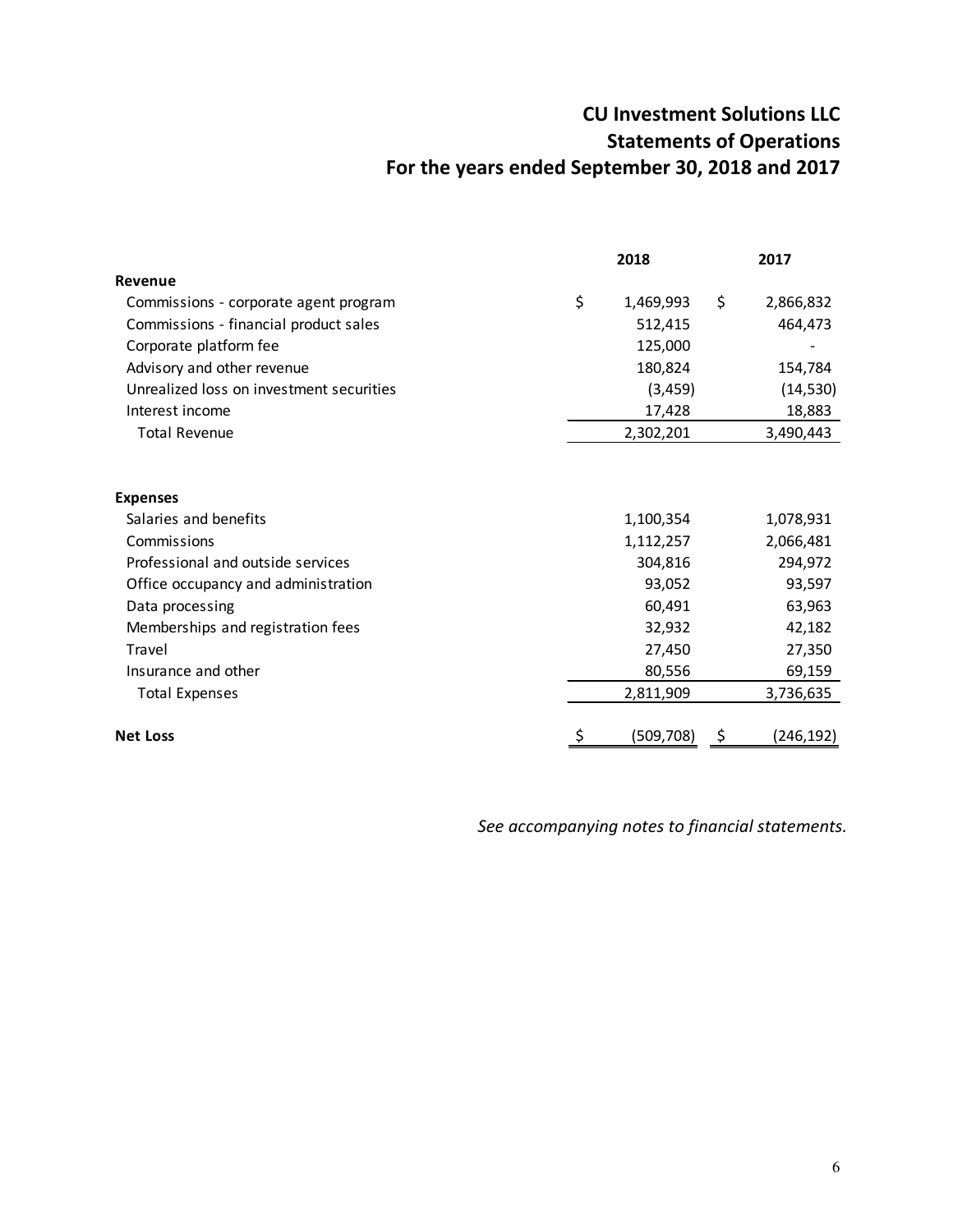# CU Investment Solutions LLC Statements of Changes in Members' Equity For the years ended September 30, 2018 and 2017

|                                    | <b>Shares</b> | Members'<br><b>Shares</b> |    | <b>Retained</b><br><b>Earnings</b> | <b>Total</b>    |
|------------------------------------|---------------|---------------------------|----|------------------------------------|-----------------|
| Opening Balance, October 1, 2016   | 90            | 900,000<br>S              | \$ | 1,076,486                          | \$<br>1,976,486 |
| Member Shares Returned             | (10)          | (100,000)                 |    |                                    | (100,000)       |
| Net Loss                           |               |                           |    | (246, 192)                         | (246, 192)      |
| Ending Balance, September 30, 2017 | 80            | 800,000<br>S              | S  | 830,294                            | 1,630,294       |
| Net Loss                           |               |                           |    | (509, 708)                         | (509, 708)      |
| Ending Balance, September 30, 2018 | 80            | 800,000<br>S              |    | 320,586                            | 1,120,586       |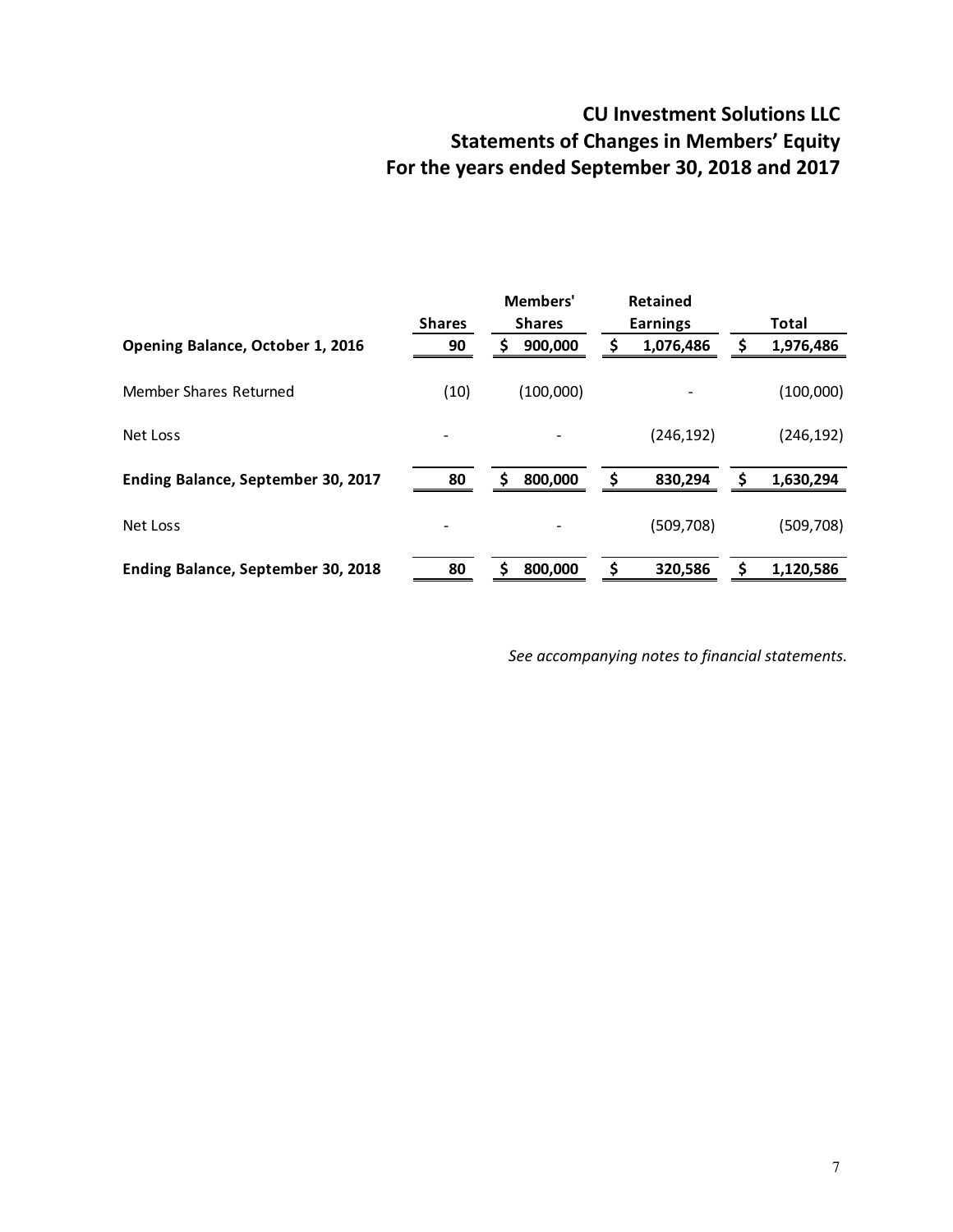# CU Investment Solutions LLC Statements of Cash Flows For the years ended September 30, 2018 and 2017

|                                                                                  | 2018             | 2017             |
|----------------------------------------------------------------------------------|------------------|------------------|
| Cash flows from operating activities:                                            |                  |                  |
| Net Loss                                                                         | \$<br>(509, 708) | \$<br>(246, 192) |
| Adjustments to reconcile net income to net cash used in<br>operating activities: |                  |                  |
| Net (accr) amort of (discounts)/premiums securities                              | (1, 496)         | (1, 496)         |
| Net change in unrealized loss on investment securities                           | 3,458            | 14,530           |
| Changes in operating assets and liabilities:                                     |                  |                  |
| Receivables from customers                                                       | 5,866            | 16,558           |
| Other receivables                                                                | (3,003)          | 17,010           |
| Other assets                                                                     | (4,609)          | 30,093           |
| Commissions payable                                                              | (28, 428)        | (53, 684)        |
| Accounts payable and accrued expenses                                            | 34,701           | 3,222            |
| Deferred Revenue                                                                 | 375,000          |                  |
| Net cash (used in) operating activities                                          | (128,219)        | (219,959)        |
| Cash flows from financing activities:                                            |                  |                  |
| Distribution of Equity to Owner                                                  |                  | (100,000)        |
| Net cash used in financing activities                                            |                  | (100,000)        |
| Net decrease in cash                                                             | (128, 219)       | (319,960)        |
| Cash and cash equivalents, beginning of year                                     | 633,710          | 953,670          |
| Cash and cash equivalents, end of year                                           | \$<br>505,491    | \$<br>633,710    |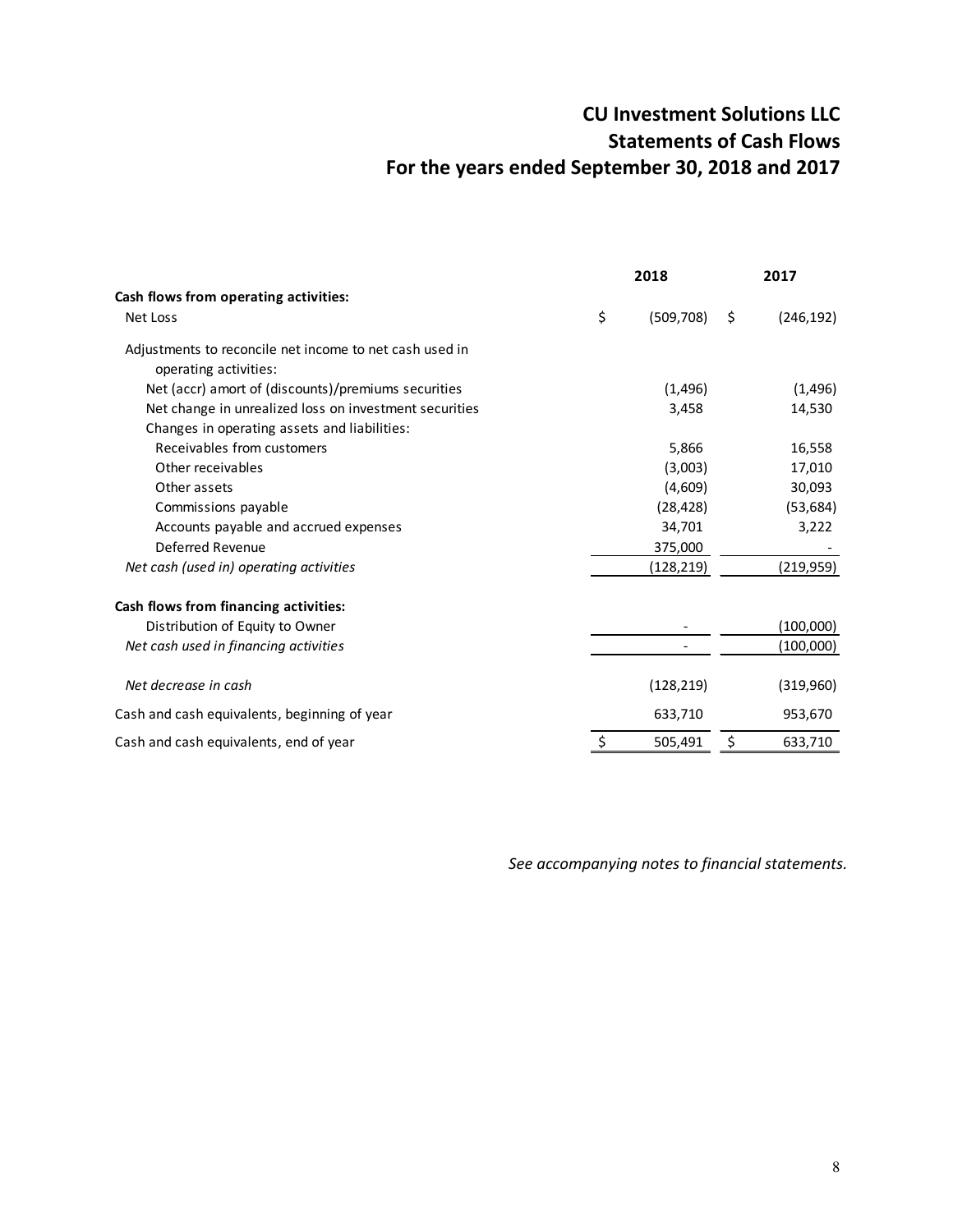## 1. Nature of Organization

CU Investment Solutions LLC (the "Company") is registered with the Securities and Exchange Commission as a securities broker/dealer under the Securities Exchange Act of 1934 and is also a registered investment adviser with the State of Kansas. The Company is a member of the Financial Industry Regulatory Authority, Inc. and the Securities Investor Protection Corporation.

The Company was incorporated in Kansas on December 21, 1988, and as of September 29, 2011 operated as a wholly owned subsidiary of U.S. Central Bridge Corporate Federal Credit Union. The Company was formed for the purpose of providing investment services to the corporate credit union network. In anticipation of a change in ownership, the Company converted from an incorporated entity to a single member limited liability company ("LLC") under the Kansas Revised LLC act on June 30, 2011.

On September 30, 2011 the Company was acquired by a group of corporate credit unions and continues to provide broker/dealer and investment advisory services to the corporate and natural person credit union sector.

The Company derives the majority of revenues and expenses from its relationships with its owner members and other corporate and natural person credit unions. Future revenues depend on the continued reliance of these entities on the Company for securities transaction processing and other services.

The Company clears all transactions for its customers on a fully-disclosed basis with a clearing broker-dealer, who carries all customers' accounts and maintains the related records. Accordingly, the Company is exempt from Rule 15c3-3 of the Securities Exchange Act of 1934, under paragraph (k)(2)(ii) of that Rule.

## 2. Summary of Significant Accounting Policies

This summary of significant accounting policies of the Company is presented to assist in understanding the financial statements of the Company. These accounting policies conform to accounting principles generally accepted in the United States ("GAAP") and reflect practices appropriate to the industry in which the Company operates.

#### Use of Estimates

The preparation of financial statements in conformity with GAAP requires management to make estimates and assumptions that affect the reported amounts of assets and liabilities as well as the disclosure of the amounts of contingent assets and liabilities at the date of the financial statements and the reported amounts of revenues and expenses during the reporting period. Actual results could differ from those estimates.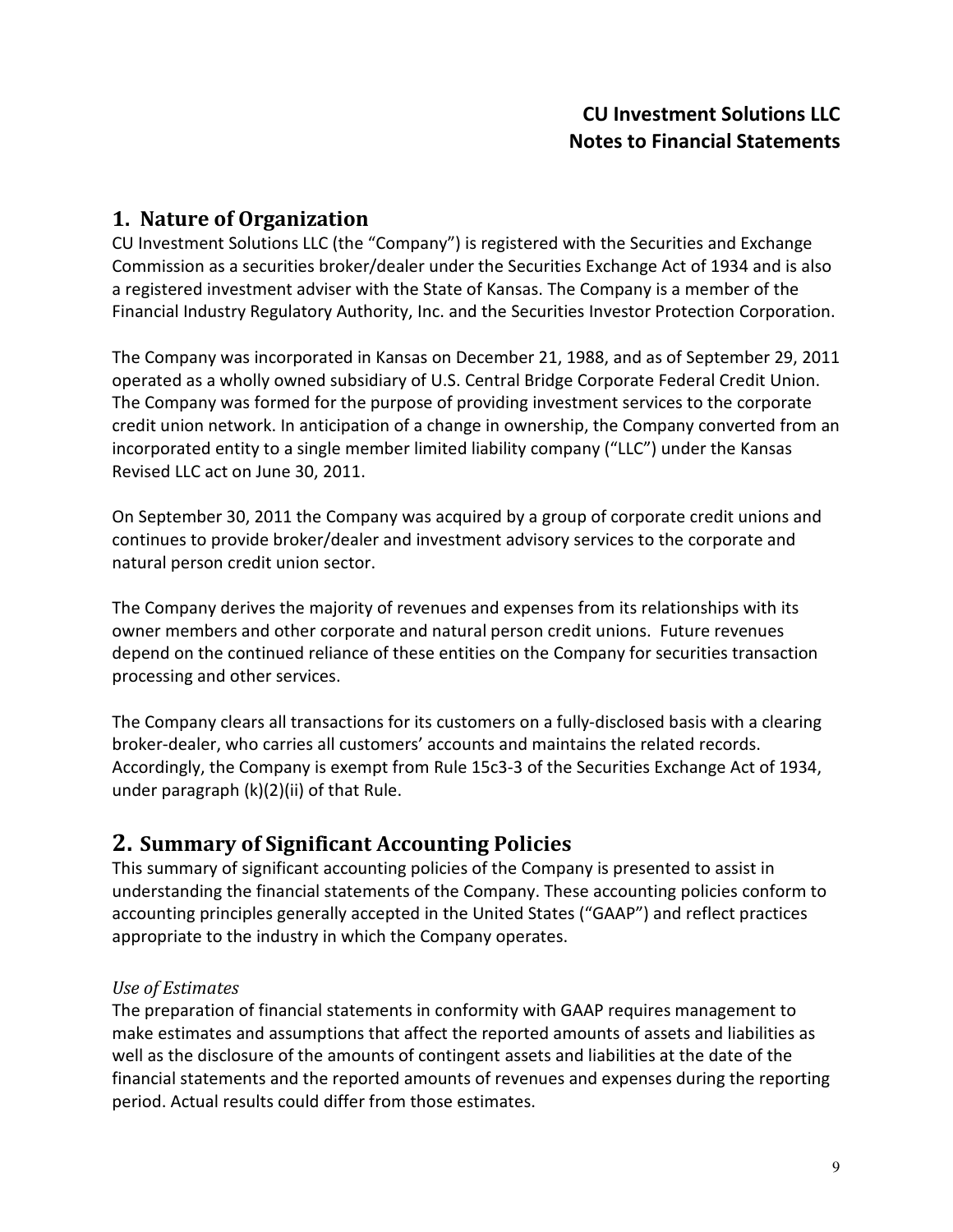#### Cash and cash equivalents

Cash and cash equivalents represent funds on deposit at financial institutions. Share/deposit insurance at the natural person credit union is provided by the National Credit Union Share Insurance Fund ("NCUSIF"), a U.S. Government insurance fund for account balances up to \$250,000. Cash and cash equivalents held on deposit at a natural person credit union exceeding insurance coverage was \$190,902 in the operating accounts as of September 30, 2018.

#### Securities Transactions

Customer securities transactions, executed on a fully-disclosed basis by the Company's clearing broker-dealer, are recorded on a settlement-date basis, generally within two business days after trade date, with related transaction revenue recorded on a trade-date basis. In certain cases, another broker/dealer or customer will fail to deliver securities to the clearing brokerdealer, and as a result, the clearing broker-dealer will fail to deliver securities to the counterparty to the transaction. The Company's clearing broker-dealer promptly forwards securities upon receipt and settles cash when the securities are delivered.

Proprietary securities transactions, executed for the account and benefit of the Company, are recorded on a trade-date basis. As of September 30, 2018 and 2017, respectively, the Company held investment securities with a fair value of \$1,226,256 and \$1,228,218. The investment securities are recorded at fair value, with changes in fair value recorded in the statement of operations.

Interest and dividend income are accounted for on an accrual basis and included in net interest income. Direct trading expenses associated with proprietary security transactions are recorded when incurred, which is typically the trade-date.

#### Revenue recognition

Corporate agent program ("CAP") and financial product sales ("FPS") revenues represent payment for the execution of securities transactions on behalf of corporate and natural person credit union customers. Revenues are recognized on the date of execution (trade date). Substantially all revenue received is from related parties.

Advisory revenues represent fees paid by corporate customers for assistance with asset/liability management reporting and analysis of their investment strategies. Advisory revenues are recognized when earned, generally when the services are rendered. Amounts received in advance of the date services are provided are recorded as deferred revenue until earned. Some revenue received is from related parties.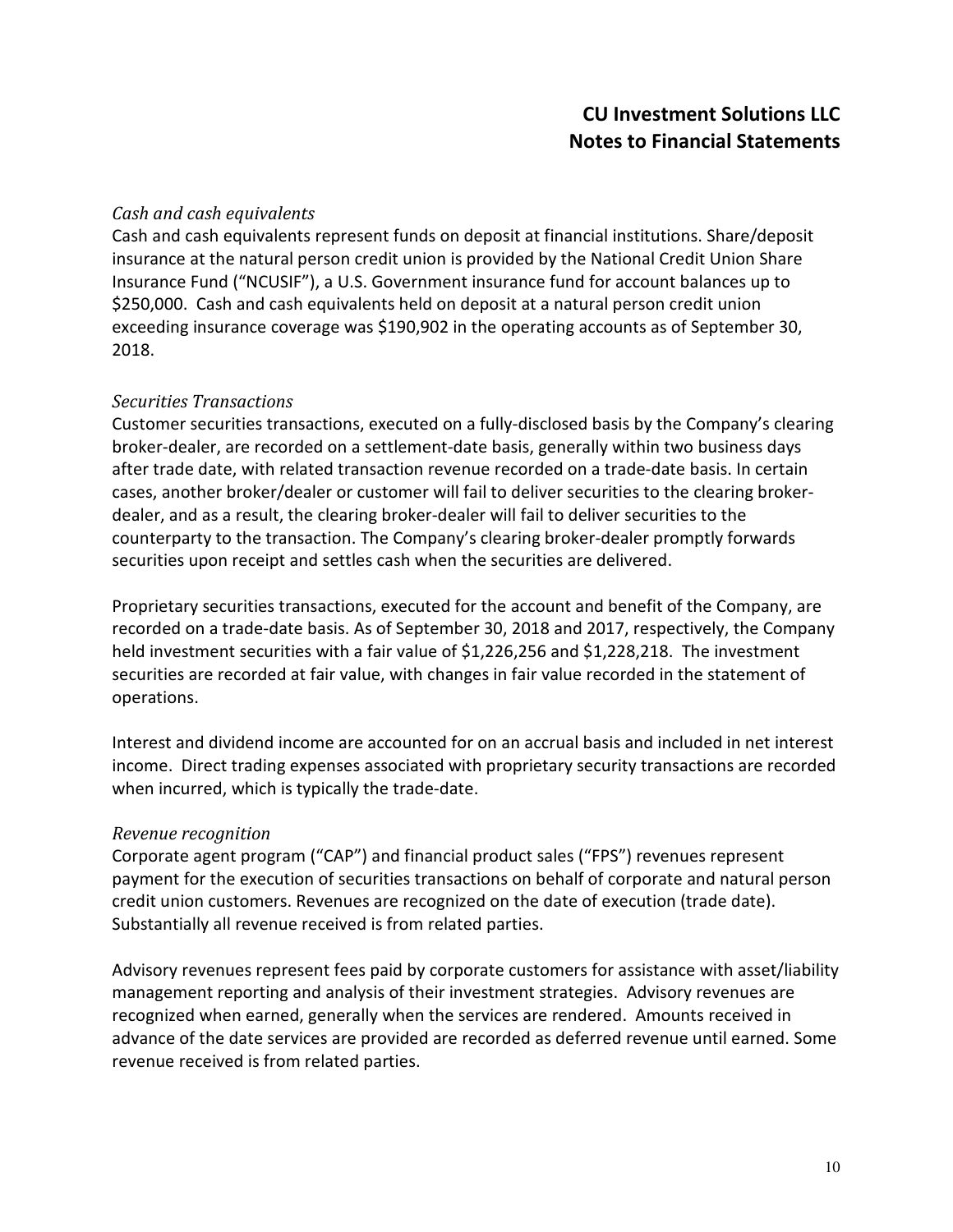In June 2018, the Company's Board approved a Corporate Platform fee to be charged to the owners annually based on level usage of the Company's broker/dealer platform for the period beginning July 1, 2018 and ending June 30, 2019. \$500,000 of Platform Fees were received in July and August of 2018. The unamortized balance of the funds is recorded in Deferred Revenue and ratably recognized monthly at a straight-line monthly amount of \$41,667 beginning July 2018 and ending June 2019. Platform Fee Revenue realized in 2018 was \$125,000.

#### Income Taxes

The Company is treated for tax purposes substantially as a partnership and, accordingly, is not subject to federal or state income taxes.

# 3. Investment Securities

|                                         |                          |                                  | 2018                                     |                                       |
|-----------------------------------------|--------------------------|----------------------------------|------------------------------------------|---------------------------------------|
|                                         | <b>Amortized</b><br>Cost | <b>Gross Unrealized</b><br>Gains | <b>Gross Unrealized</b><br><b>Losses</b> | <b>Estimated</b><br><b>Fair Value</b> |
| <b>Brokered Certificates of Deposit</b> | .239,630                 |                                  | (13, 374)                                | 1,226,256                             |
|                                         | 1,239,630                | \$                               | (13, 374)<br>\$.                         | 1,226,256                             |
|                                         |                          | 2017                             |                                          |                                       |
|                                         | Amortized<br>Cost        | <b>Gross Unrealized</b><br>Gains | <b>Gross Unrealized</b><br><b>Losses</b> | <b>Estimated</b><br><b>Fair Value</b> |
| <b>Brokered Certificates of Deposit</b> | 1.238.133                | ٠                                | (9,915)                                  | 1,228,218                             |
|                                         | .238,133                 | \$                               | (9,915)                                  | 1,228,218                             |

Investments securities at September 30, 2018 and 2017 were as follows:

There were no realized gains due to no sales of securities during the year ended September 30, 2018 and 2017.

## 4. Fair Value Measurement

The Company follows Accounting Standards Codification ("ASC") 820, Fair Value Measurements and Disclosures. ASC 820 establishes a hierarchy for determining the fair value of financial and non-financial instruments. The hierarchy consists of three levels of valuations based on the evidence used to determine the fair value. ASC 820 requires that the highest level of valuation available be used based on market observable data. A "Level 1" valuation is a quoted market price for a particular (or identical) asset in a market that is actively trading. A valuation is considered to be "Level 2" when a quoted market price (in an active market) is not available, but all significant inputs into the calculation of fair value represent data observable in an active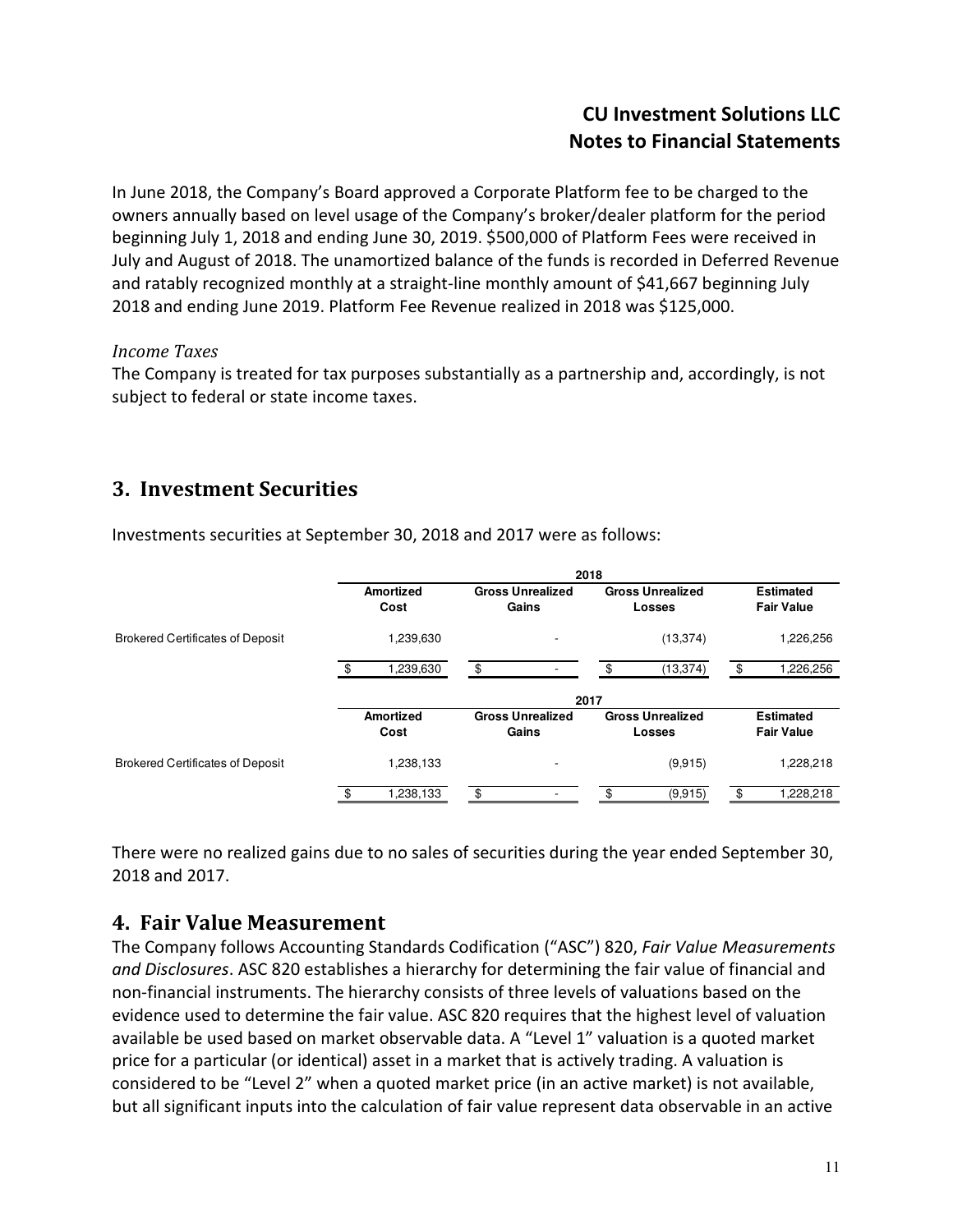market. A valuation is considered "Level 3" when any significant component of the fair value calculation is based on data that is not observable in an active market, but rather is based on estimates by management or outside parties.

The following table presents the balances of investments measured at fair value as of September 30, 2018 and 2017:

|                                         |         | 2018 Fair Value Using |         |                            |
|-----------------------------------------|---------|-----------------------|---------|----------------------------|
|                                         | Level 1 | Level 2               | Level 3 | Total<br><b>Fair Value</b> |
| <b>Brokered Certificates of Deposit</b> |         | 1,226,256             |         | 1,226,256                  |
|                                         |         | 1,226,256             | \$      | 1,226,256                  |
|                                         |         | 2017 Fair Value Using |         |                            |
|                                         | Level 1 | Level 2               | Level 3 | Total<br><b>Fair Value</b> |
| <b>Brokered Certificates of Deposit</b> |         | 1,228,218             |         | 1,228,218                  |
|                                         | .ድ      | 1,228,218             | \$      | 1,228,218<br>ፍ             |

The fair value of certificates of deposits is estimated using third-party quotations as provided by our clearing firm, which applies commonly used pricing services and practices. These deposits are categorized in Level 2 of the fair value hierarchy.

## 5. Related Party Transactions

All of the member-owners of the Company currently utilize the CAP to facilitate marketable security transactions on behalf of their natural person credit union members resulting in revenues earned by the Company from a third party clearing broker-dealer and associated commissions paid to these member-owners.

As of September 30, 2018 and 2017, \$52,053 and \$78,911, respectively, in commissions payable to these member-owners was outstanding. Commissions paid to these member-owners during the years ended September 30, 2018 and 2017 were \$1,004,472 and \$1,928,667, respectively and are included in commissions in the accompanying statements of operations.

During the years ended September 30, 2018 and 2017, the Company recorded CAP, FPS and advisory revenues from member-owner activity totaling \$2,005,209 and \$3,331,522, respectively, including approximately 79 and 79.4 percent, respectively, from three member owners. Advisory services, specifically, asset-liability management ("ALM") reporting, are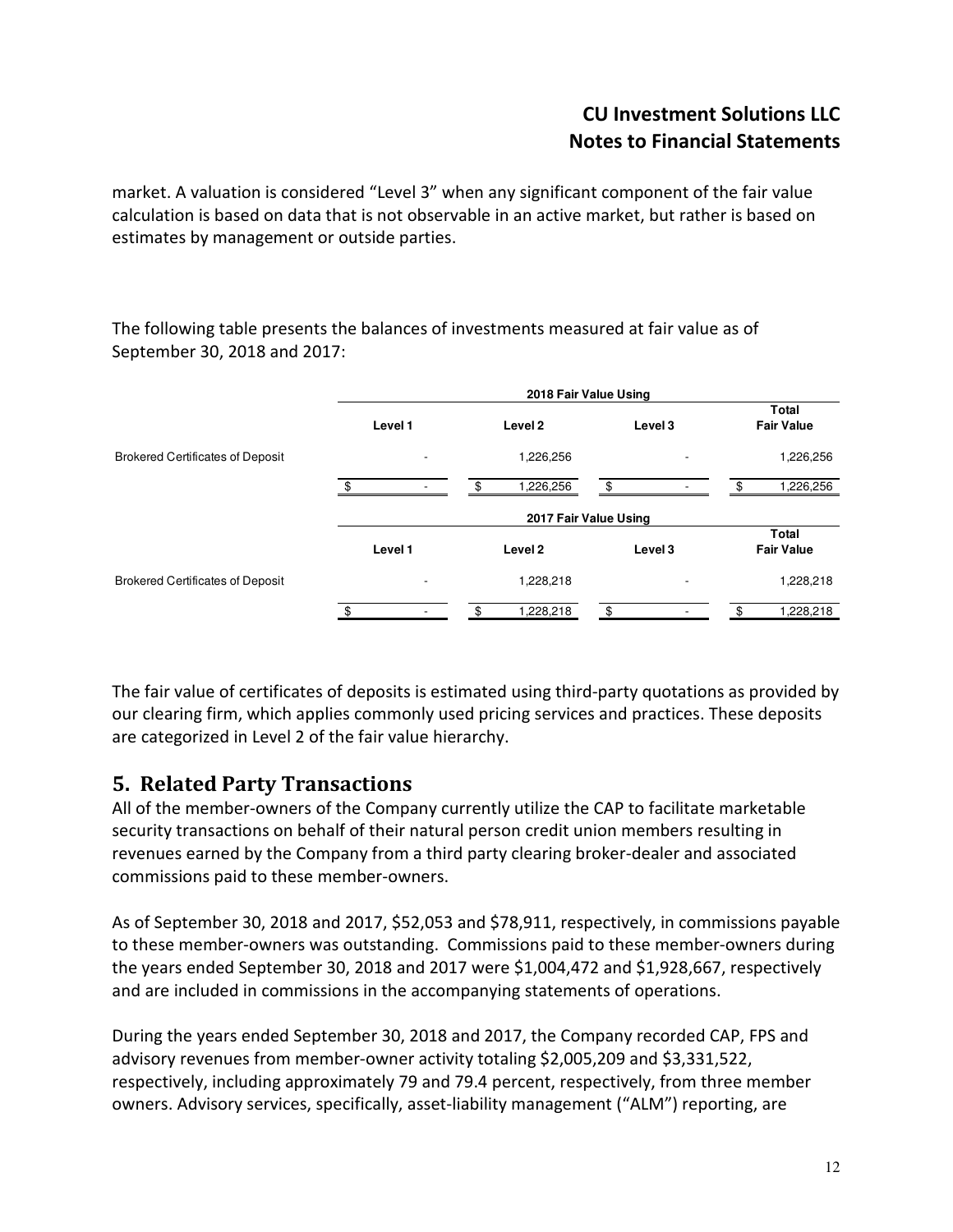supplemented with information processed pursuant to an agreement with a wholly-owned credit union service organization of a member-owner of the Company. Expenses in connection with this agreement are included in professional and outside services and totaled \$71,224 and \$75,399 for the years ended September 30, 2018 and 2017, respectively. The Company also had receivables from member-owners of \$8,632 and \$8,632 related to advisory services at September 30, 2018 and 2017.

As discussed previously, in June 2018, the Board approved a Corporate Platform fee may be charged to the owners annually based on usage of the Company. Platform Fee Revenue realized in 2018 was \$125,000. The unamortized amount of related Deferred Revenue is \$375,000 as of September 30, 2018.

# 6. Income Taxes

At September 30, 2018 and 2017, the Company believes it has retained its' non-taxable status, and therefore does not have any significant uncertain tax positions which did not meet the more likely than not measurement threshold. The Company's policy is to recognize interest and penalties related to uncertain tax positions in the income tax provision. The Company is no longer subject to income tax examinations in significant jurisdictions for years before 2015.

## 7. Retirement Plan

The employees participate in a defined contribution retirement plan sponsored by the Company. Under the terms of the plan, employees of the Company may immediately contribute a percentage of their salary up to certain limitations as defined by the Internal Revenue Service. The Company matches 100% of the first 3% of the salary of the participant and an additional 50% of the next 2% of the salary of the participant. The employer matching contributions vest immediately. In addition, the Company may make discretionary profit sharing contributions, which are 100% vested when the employee reaches four years of service. The Company contributed a total of \$69,193 and \$65,429 to the plan during the years ended September 30, 2018 and 2017, respectively.

As of June 16, 2016 a new deferred compensation agreement went into effect with an Executive of the Company. If the Executive is still employed with the company a \$75,000 bonus will be paid out June 16, 2019. As of December 20, 2016 a retroactive agreement starting in October 1, 2016 went into effect for another Executive of the Company. If the Executive is still employed with the company a \$45,000 bonus will be paid out September 30, 2019. Compensation expense recorded for the years ended September 30, 2018 and 2017 pursuant to these arrangements totaled \$40,000 and \$40,000, respectively.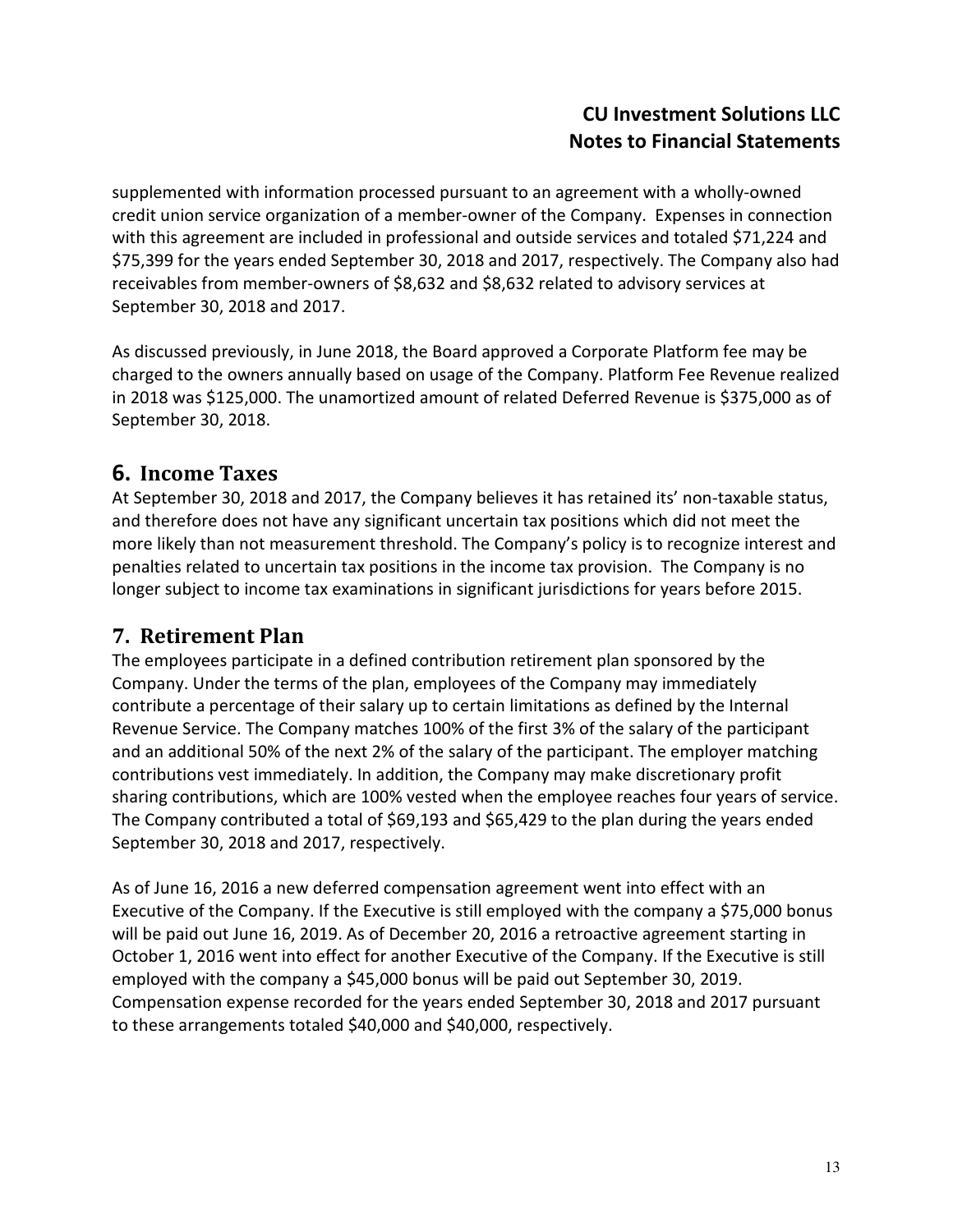#### 8. Business Risks and Concentrations

In the normal course of business, the Company acts in the capacity of principal in executing and settling securities transactions. Business risk results from the possibility that a loss may occur from the failure of another party to perform according to the terms of settlement. The Company has control procedures regarding securities transactions with counterparties and the manner in which they are settled. The settlement of open transactions as of September 30, 2018, did not have a material adverse effect on the financial statements of the Company.

As of September 30, 2018 and 2017, the Company provided its transaction and advisory services solely to corporate credit unions and members of corporate credit unions throughout the United States. As such, the Company's business is reliant upon its relationship with corporate credit unions, including primarily its member-owners and their natural person credit union members.

In the ordinary course of its business, the Company is involved in various legal proceedings involving contractual and employment relationships and a variety of other matters. Additionally during the ordinary course of business the Company may be subjected to fines imposed by regulatory agencies. While the Company cannot predict the outcome of its pending regulatory and legal matters with certainty, the Company does not believe any currently identified claim, proceeding or litigation, either individually or in aggregate, or regulatory fines will have a material impact on the Company's results of operations, financial position or cash flows.

## 9. Commitments

Effective September 16, 2011, the Company entered into an operating lease agreement for its main operations which requires monthly lease payments ranging from approximately \$4,100 to \$4,300 through October 31, 2016. December 31, 2015 an amendment was signed to extend the lease agreement through October 31, 2019 which requires monthly lease payments ranging from approximately \$4,300 to \$4,320. The related lease expense of \$54,266 and \$54,213 for the years ended September 30, 2018 and 2017, respectively, is included in office occupancy and administration expense.

# 10. Net Capital Requirements

The Company is subject to the SEC Uniform Net Capital Rule ("Rule 15c3-1"). The Company computes its net capital requirements under the basic method provided for in Rule 15c3-1. The basic method requires minimum net capital to be the greater of \$100,000 or 6 2/3% of aggregate indebtedness. Advances to affiliates, repayment of subordinated borrowings, dividend payments, and other equity withdrawals are subject to certain notification and other provisions of the SEC Uniform Net Capital Rule of other regulatory bodies.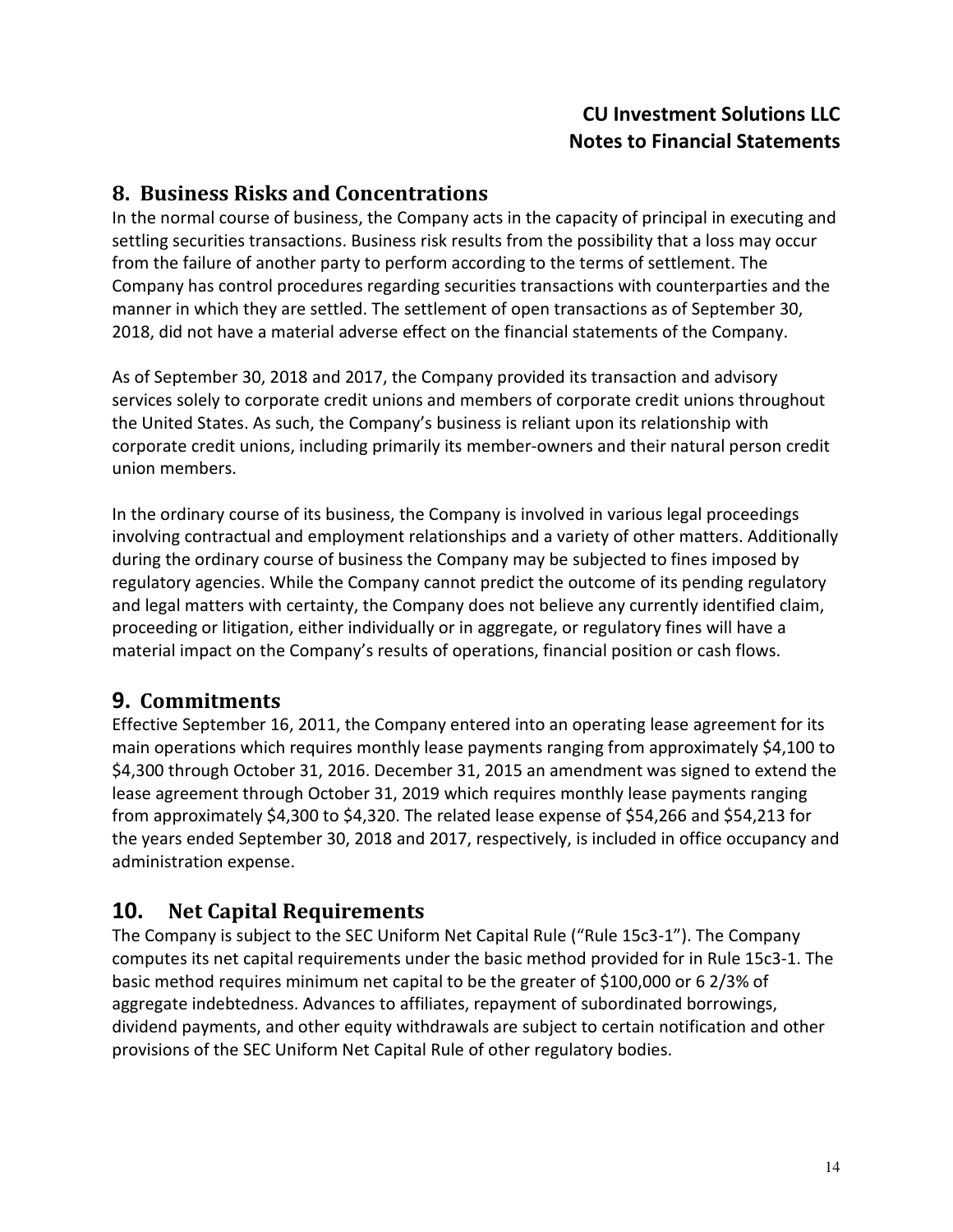At September 30, 2018, the Company had net regulatory capital of \$1,039,203, which was \$939,203 in excess of the required net capital of \$100,000. At September 30, 2017, the Company had net regulatory capital of \$1,535,868, which was \$1,435,868 in excess of the required net capital of \$100,000.

Also, the ratio of aggregate indebtedness to net regulatory capital for the Company is not permitted to exceed 15 to 1. As of September 30, 2018 the ratio of aggregate indebtedness to net capital for the Company was .65 to 1. As of September 30, 2017, the ratio was .19 to 1.

#### 11. Recent Accounting Pronouncements

In May 2014, the FASB issued Accounting Standards Update 2014-09, "Revenue from Contracts with Customers." The comprehensive new revenue recognition standard will supersede all existing revenue recognition guidance. The core principle of the standard is that a company should recognize revenue to depict the transfer of promised goods or services to customers in an amount that reflects the consideration to which the entity expects to be entitled in exchange for those goods or services. The standard creates a five-step model for revenue recognition that requires companies to exercise judgment when considering contract terms and relevant facts and circumstances. The five-step model includes (1) identifying the contract, (2) identifying the separate performance obligations in the contract, (3) determining the transaction price, (4) allocating the transaction price to the separate performance obligations and (5) recognizing revenue when each performance obligation has been satisfied. The standard also requires expanded disclosures surrounding revenue recognition. The standard is effective for annual reporting periods beginning on or after December 15, 2017, and interim reporting periods within annual reporting periods beginning after December 15, 2018. The Company has assessed the impact of this standard and does not expect it to have a material impact on its financial condition, results of operations or cash flows.

In February 2016, the FASB issued Accounting Standards Update 2016-02, "Leases (Topic 842)." This update is to increase transparency and comparability among organizations by recognizing lease assets and lease liabilities on the balance sheet and disclosing key information about leasing arrangements. This standard will require the Company to recognize our current office space operating lease as both an asset and offsetting liability on the balance sheet. The standard is effective for reporting periods beginning after December 15, 2018.

## 12. Return of Member Capital

On October 1, 2016 Mid-Atlantic and First Carolina Corporate merged with First Carolina Corporate the surviving entity. First Carolina Corporate then changed the name to Vizo Financial as of November 16, 2016. With this change of ownership, Vizo management decided to end their relationship with the Company as of September 15, 2017. As part of the separation the Company decided to return the original capital contribution of \$100,000. There is no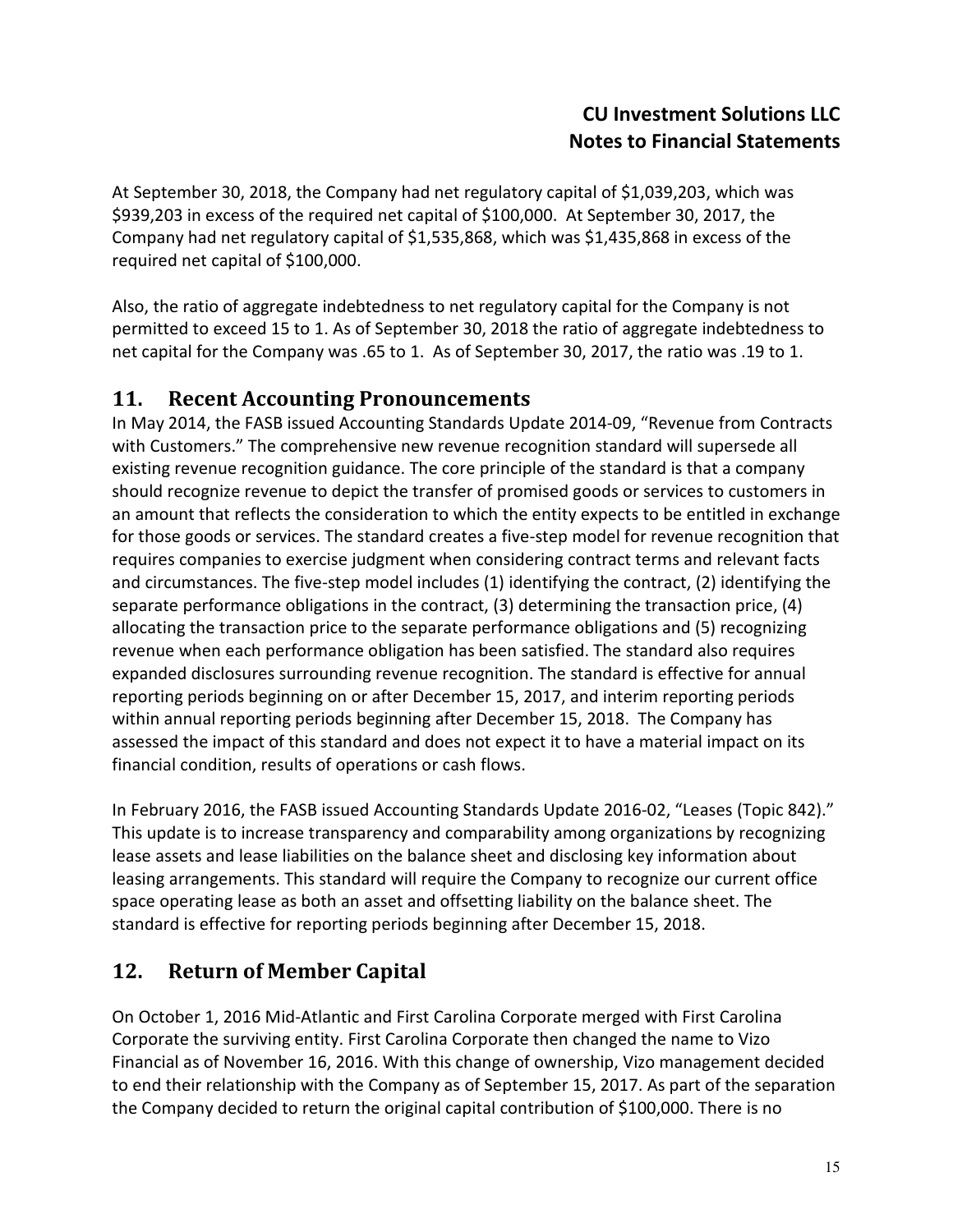agreement requiring the Company to return original capital or any share of the retained earnings.

## 13. Subsequent Events

In accordance with ASC 855, Subsequent Events, the Company has evaluated subsequent events through November 28, 2018, which is the date these financial statements were available to be issued.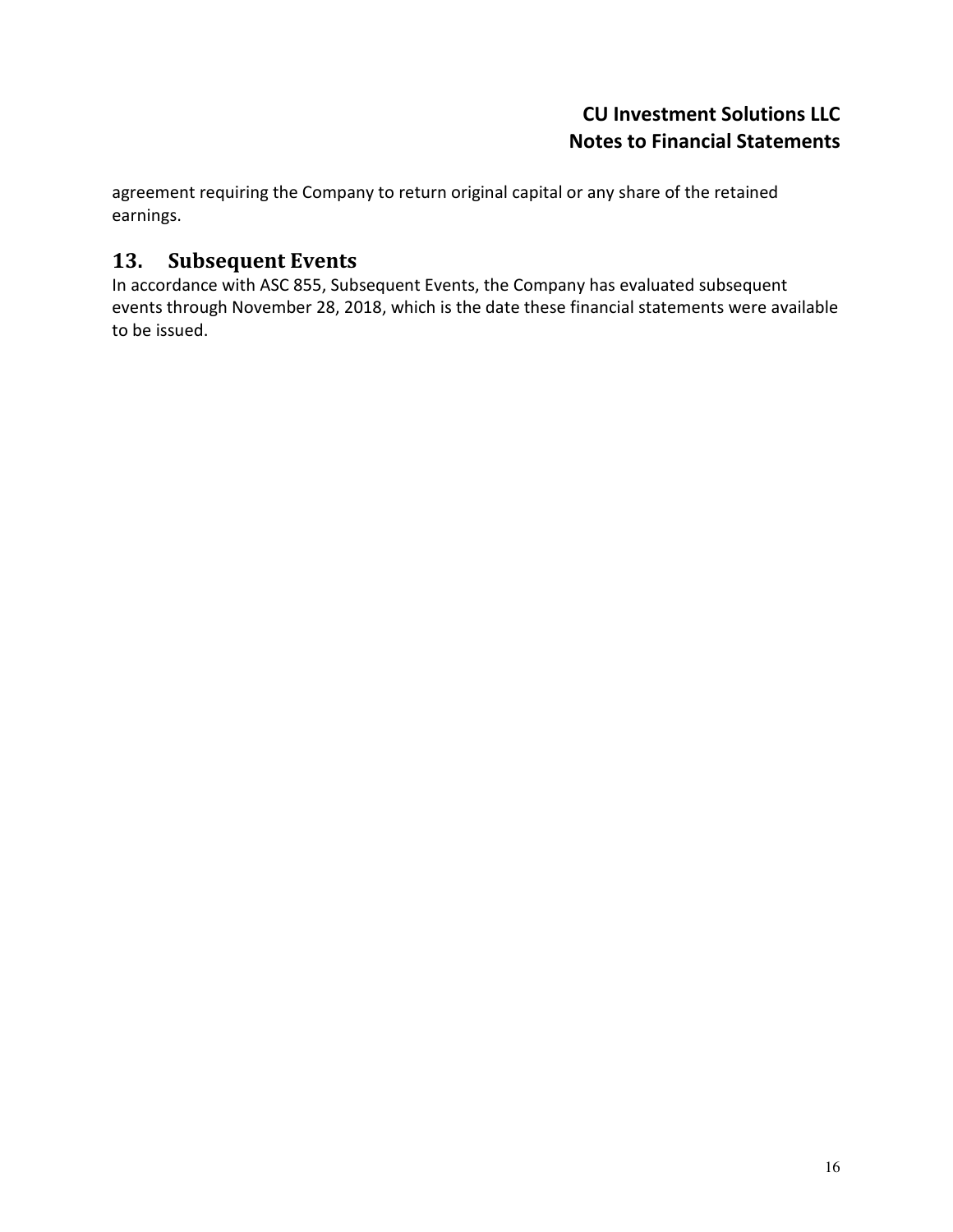# Supplementary Information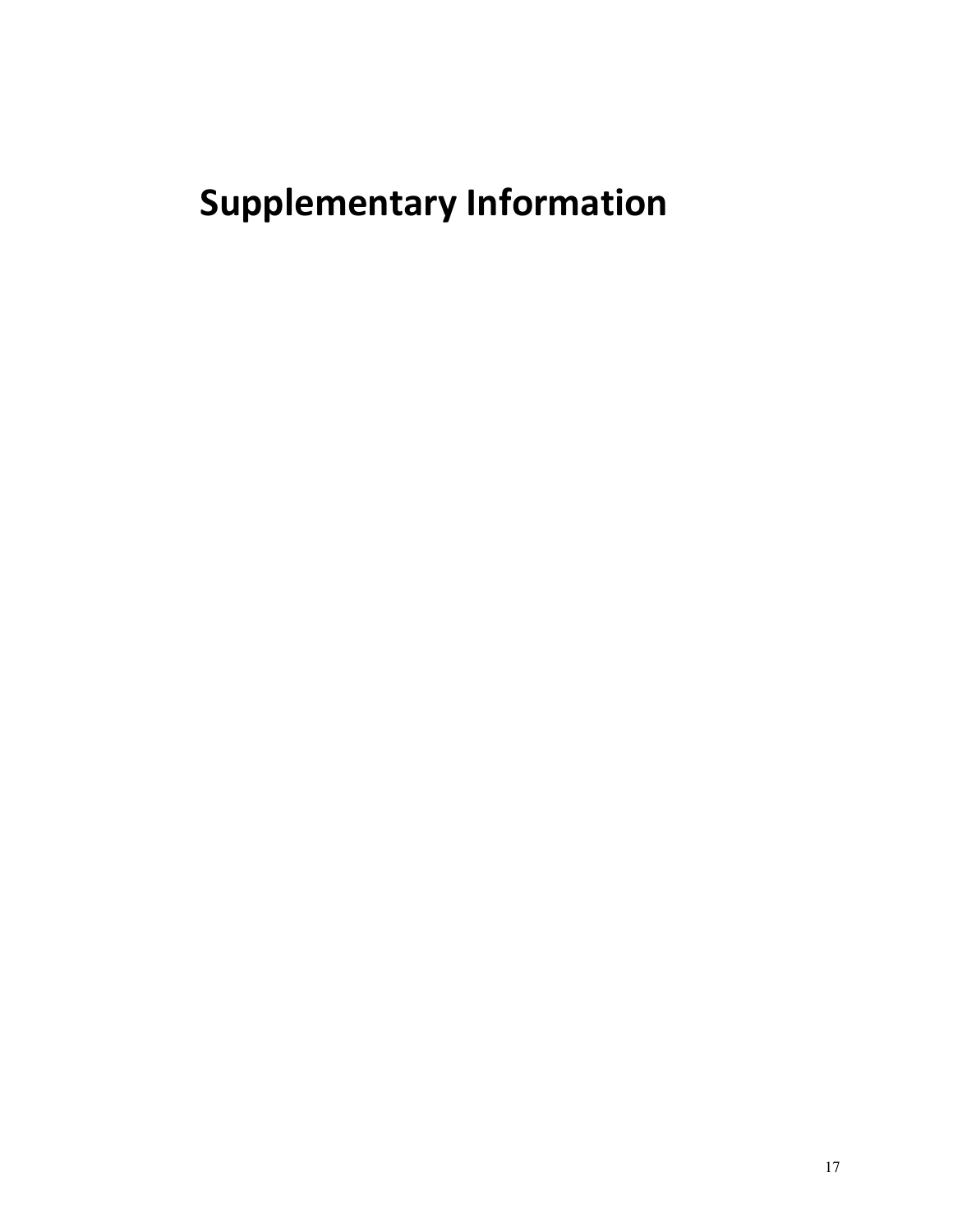#### CU Investment Solutions LLC Schedule I Computation of Net Capital Under Rule 15c 3-1 and Statement Pursuant to Rule 17a-5(d)(4) September 30, 2018

|                                                                  |         | 2018        |
|------------------------------------------------------------------|---------|-------------|
| <b>Total Equity</b>                                              | \$      | 1,120,586   |
| Non-Allowable Assets:                                            |         |             |
| Advisory fees receivable                                         |         | 8,632       |
| Property, plant and equipment, net                               |         |             |
| Other assets                                                     |         |             |
|                                                                  |         | 51,265      |
| <b>Total Non-Allowable Assets</b>                                |         | 59,897      |
| Deductions:                                                      |         |             |
| Excess insurance deductible                                      |         | 13,000      |
| Securities haircuts                                              |         | 5,821       |
| Undue concentration                                              |         | 2,665       |
| <b>Total Deductions</b>                                          |         | 21,486      |
| Net Capital                                                      | \$      | 1,039,203   |
|                                                                  |         |             |
| Aggregate Indebtedness                                           |         |             |
| Accounts payable and accrued expenses                            | \$      | 628,032     |
| Commissions payable                                              |         | 52,053      |
| Total Aggregate Indebtedness                                     | \$      | 680,085     |
|                                                                  |         |             |
| <b>Regulatory Minimum Net Capital</b>                            |         |             |
| (Greater of \$100,000 or 6 2/3% of Total Aggregate Indebtedness) | $\zeta$ | 100,000     |
| <b>Excess Net Capital</b>                                        | \$      | 939,203     |
|                                                                  |         |             |
| Ratio of Aggregate Indebtedness to Net Capital                   |         | 0.6544 to 1 |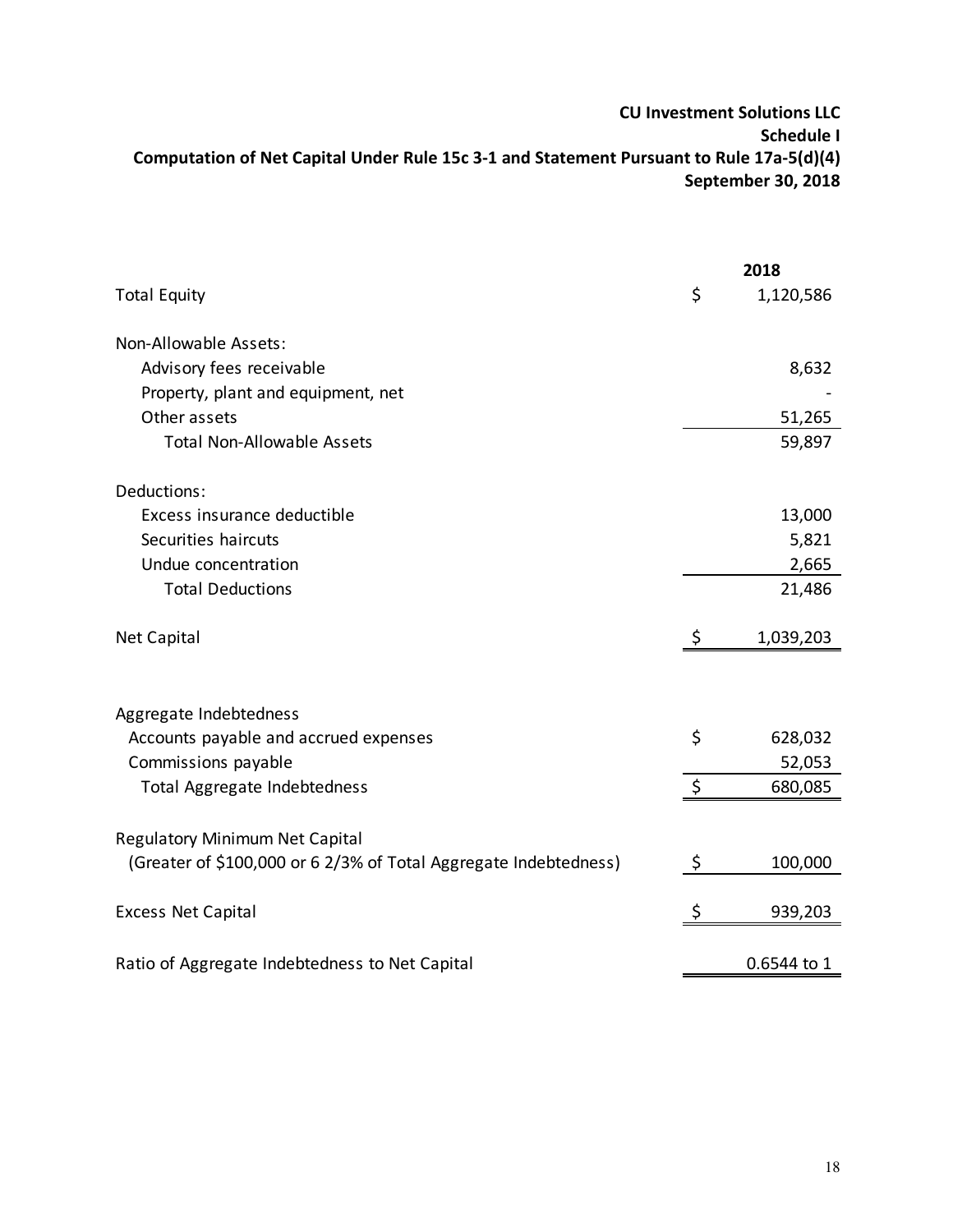#### CU Investment Solutions LLC Schedule I Computation of Net Capital Under Rule 15c 3-1 and Statement Pursuant to Rule 17a-5(d)(4) September 30, 2018

#### Statement Pursuant to Rule 17a-5(d)(4)

A reconciliation of the Company's computation of net capital as reported was not prepared as there are no material differences between the Company's computation of net capital included in its unaudited Form X-17A-5 Part II-A and the computation contained herein.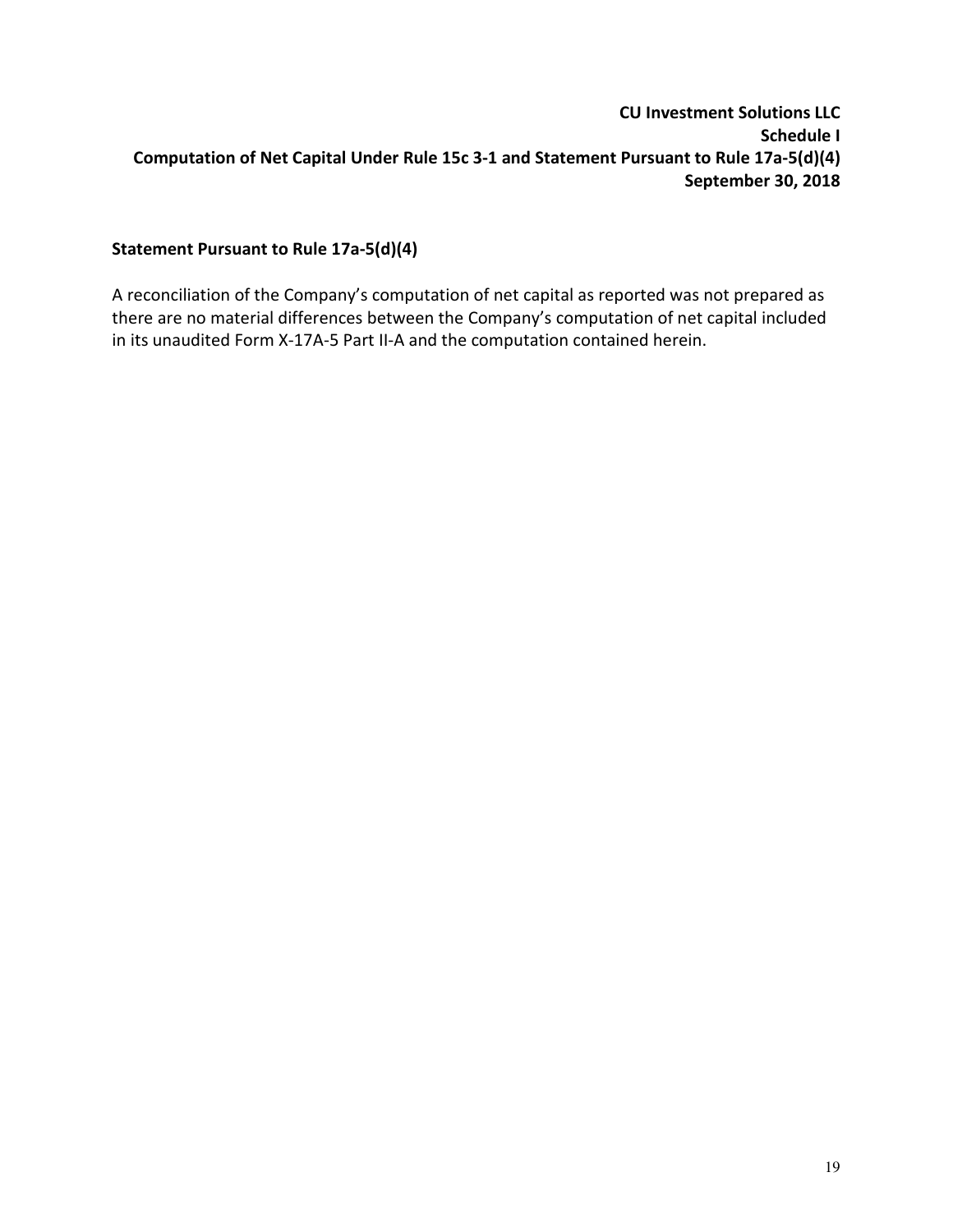#### CU Investment Solutions LLC Schedule II Computation for Determination of Reserve Requirements Under Rule 15c 3-3 of the Securities and Exchange Commission September 30, 2018

The Company is exempt from the Reserve Requirement of computation according to the provision of Rule 15c3-3 (k)(2)(ii).